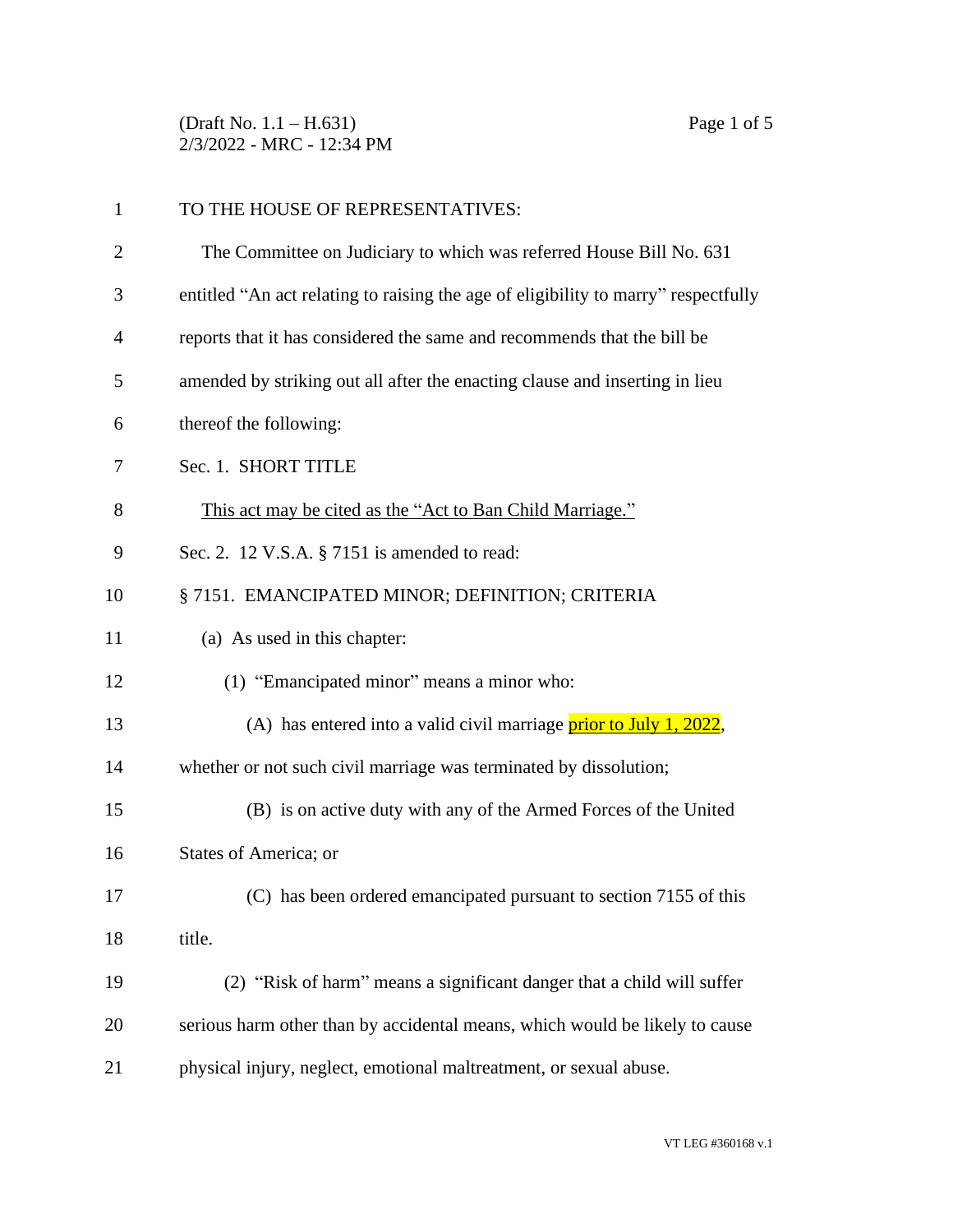## (Draft No. 1.1 – H.631) Page 2 of 5 2/3/2022 - MRC - 12:34 PM

| $\mathbf{1}$   | (b) In order to become an emancipated minor by court order under this              |  |  |
|----------------|------------------------------------------------------------------------------------|--|--|
| $\overline{2}$ | chapter, a minor at the time of the order must be a person who:                    |  |  |
| 3              | (1) Is 16 years of age or older but under the age of majority.                     |  |  |
| $\overline{4}$ | (2) Has lived separate and apart from $\overline{his}$ or her parents the minor's, |  |  |
| 5              | custodian, or legal guardian for three months or longer.                           |  |  |
| 6              | (3) Is managing his or her parents the minor's own financial affairs.              |  |  |
| 7              | (4) Has demonstrated the ability to be self-sufficient in his or her parents       |  |  |
| 8              | the minor's financial and personal affairs, including proof of employment or       |  |  |
| 9              | his or her parents the minor's other means of support. "Other means of             |  |  |
| 10             | support" does not include general assistance, Reach Up financial assistance, or    |  |  |
| 11             | relying on the financial resources of another person who is receiving such         |  |  |
| 12             | assistance or aid.                                                                 |  |  |
| 13             | (5) Holds a high school diploma or its equivalent or is earning passing            |  |  |
| 14             | grades in an educational program approved by the court and directed toward         |  |  |
| 15             | the earning of a high school diploma or its equivalent.                            |  |  |
| 16             | (6) Is not under a legal guardianship or in the custody of the                     |  |  |
| 17             | Commissioner for Children and Families.                                            |  |  |
| 18             | (7) Is not under the supervision or in the custody of the Commissioner             |  |  |
| 19             | of Corrections.                                                                    |  |  |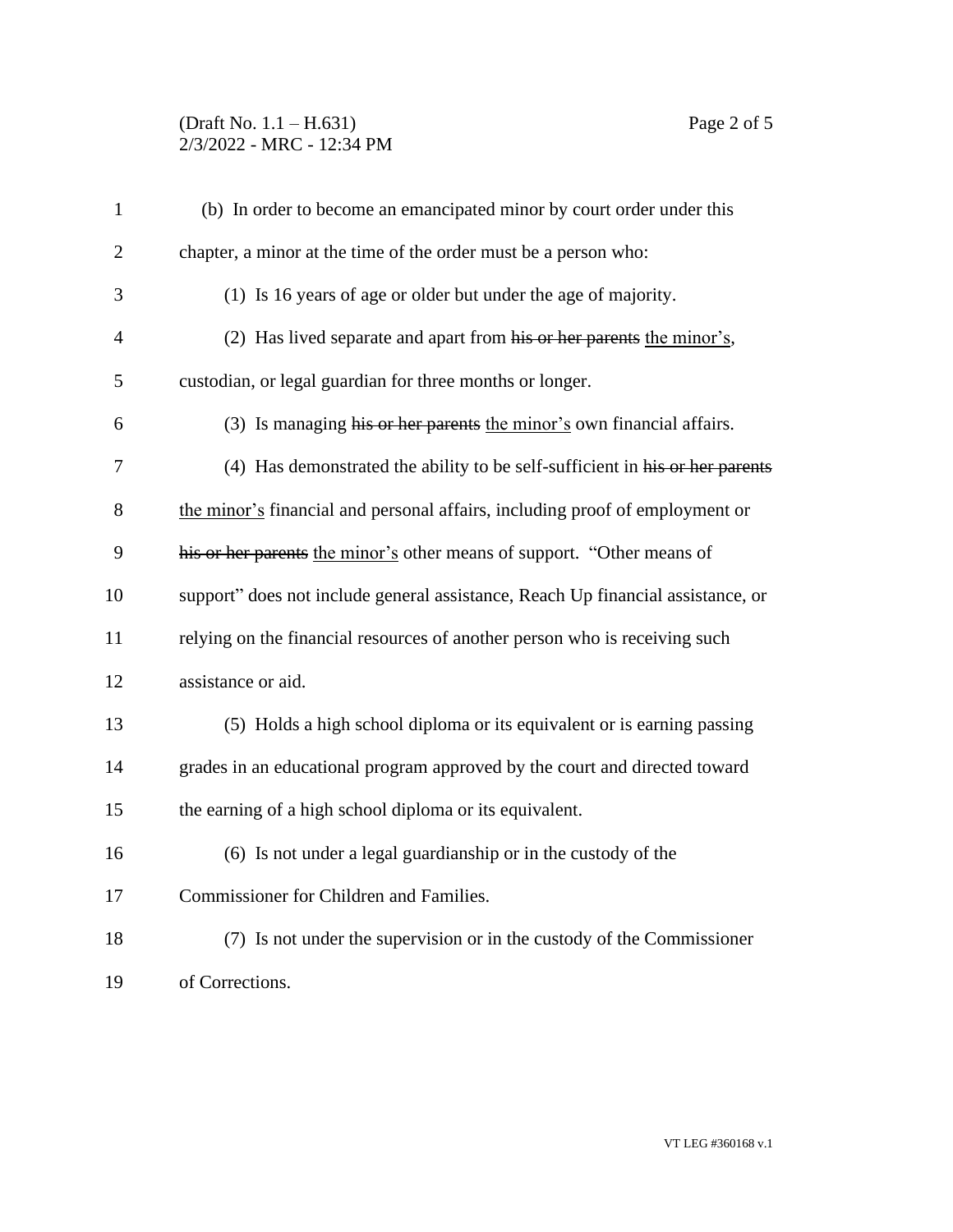(Draft No. 1.1 – H.631) Page 3 of 5 2/3/2022 - MRC - 12:34 PM

| $\mathbf{1}$   | Sec. 3. 18 V.S.A. § 5142 is amended to read:                                                   |
|----------------|------------------------------------------------------------------------------------------------|
| $\overline{2}$ | § 5142. PERSONS NOT AUTHORIZED TO MARRY                                                        |
| 3              | The following persons are not authorized to marry, and a town clerk shall                      |
| $\overline{4}$ | not knowingly issue a civil marriage license, when:                                            |
| 5              | (1) either party is a person who has not attained majority, unless the                         |
| 6              | town clerk has received in writing the consent of one of the parents of the                    |
| 7              | minor, if there is a parent competent to act, or of the guardian of the minor                  |
| 8              | under 18 years of age;                                                                         |
| 9              | (2) either party is under 16 years of age;                                                     |
| 10             | (3) either of the parties party is mentally incapable of entering into                         |
| 11             | marriage as defined in 15 V.S.A. § 514 understanding the nature of the conduct                 |
| 12             | at issue;                                                                                      |
| 13             | $\left(\frac{4}{3}\right)$ either of the parties party is an adult under guardianship, without |
| 14             | the written consent of the party's guardian;                                                   |
| 15             | $\left( \frac{5}{4} \right)$ [Repealed.]                                                       |
| 16             | $\left(\frac{6}{5}\right)$ the parties are prohibited from marrying under 15 V.S.A. § 1a on    |
| 17             | account of consanguinity or affinity; or                                                       |
| 18             | $(7)(6)$ either of the parties party has a wife or husband living spouse, as                   |
| 19             | prohibited under 13 V.S.A. § 206 (bigamy).                                                     |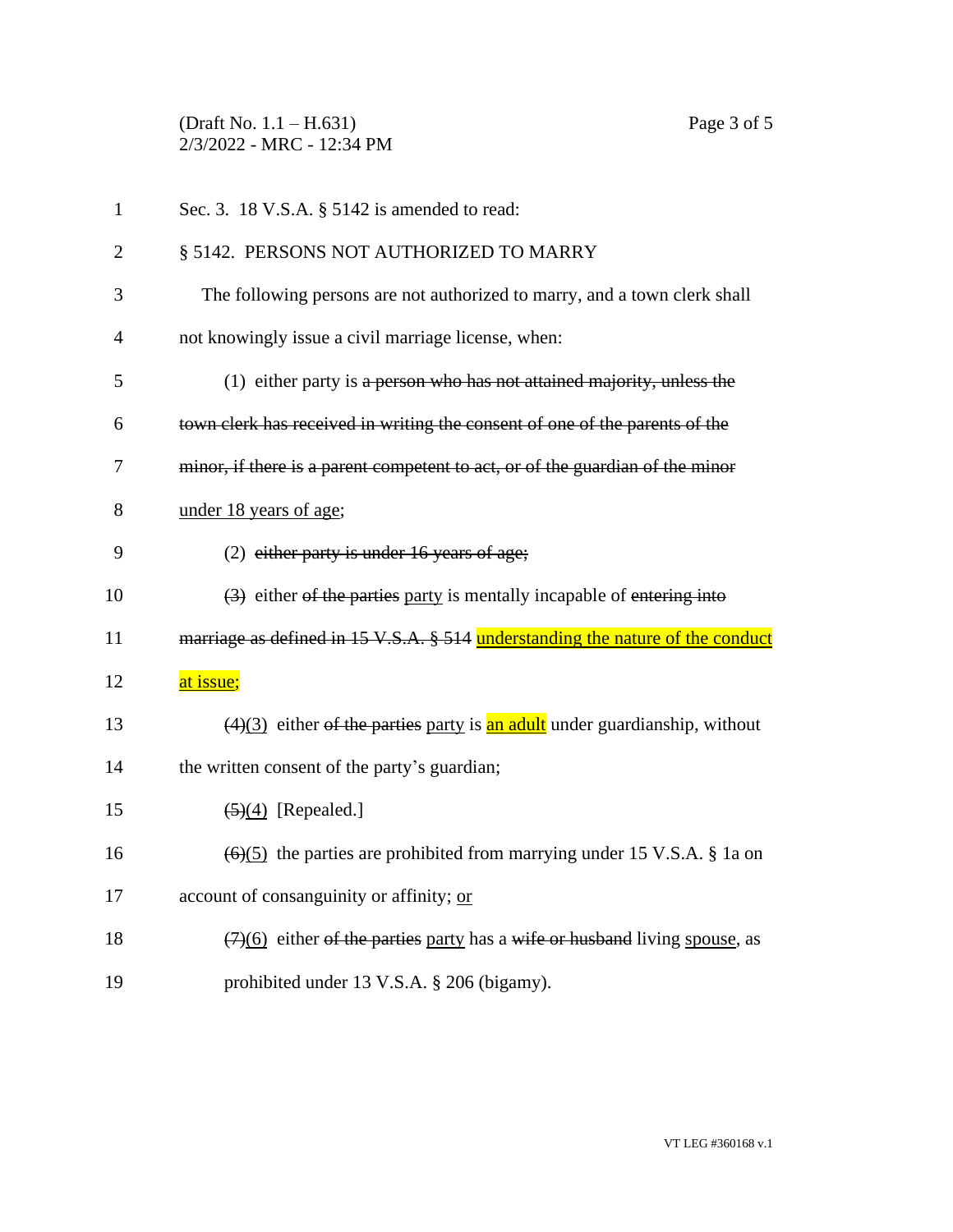(Draft No. 1.1 – H.631) Page 4 of 5 2/3/2022 - MRC - 12:34 PM

| $\mathbf{1}$   | Sec. 4. 33 V.S.A. § 5102(16)(A) is amended to read:                               |  |
|----------------|-----------------------------------------------------------------------------------|--|
| $\overline{2}$ | $(16)(A)$ "Custody" means the legal status created by order of the court          |  |
| 3              | under the authority of the juvenile judicial proceedings chapters for children    |  |
| $\overline{4}$ | under 18 years of age that invests in a party to a juvenile proceeding or another |  |
| 5              | person the following rights and responsibilities:                                 |  |
| 6              | * * *                                                                             |  |
| 7              | (iv) the authority to make decisions that concern the child and are               |  |
| 8              | of substantial legal significance, including the authority to consent to eivil    |  |
| 9              | marriage and enlistment in the U.S. Armed Forces, and the authority to            |  |
| 10             | represent the child in legal actions.                                             |  |
| 11             | Sec. 5. EFFECTIVE DATE                                                            |  |
| 12             | This act shall take effect on passage.                                            |  |